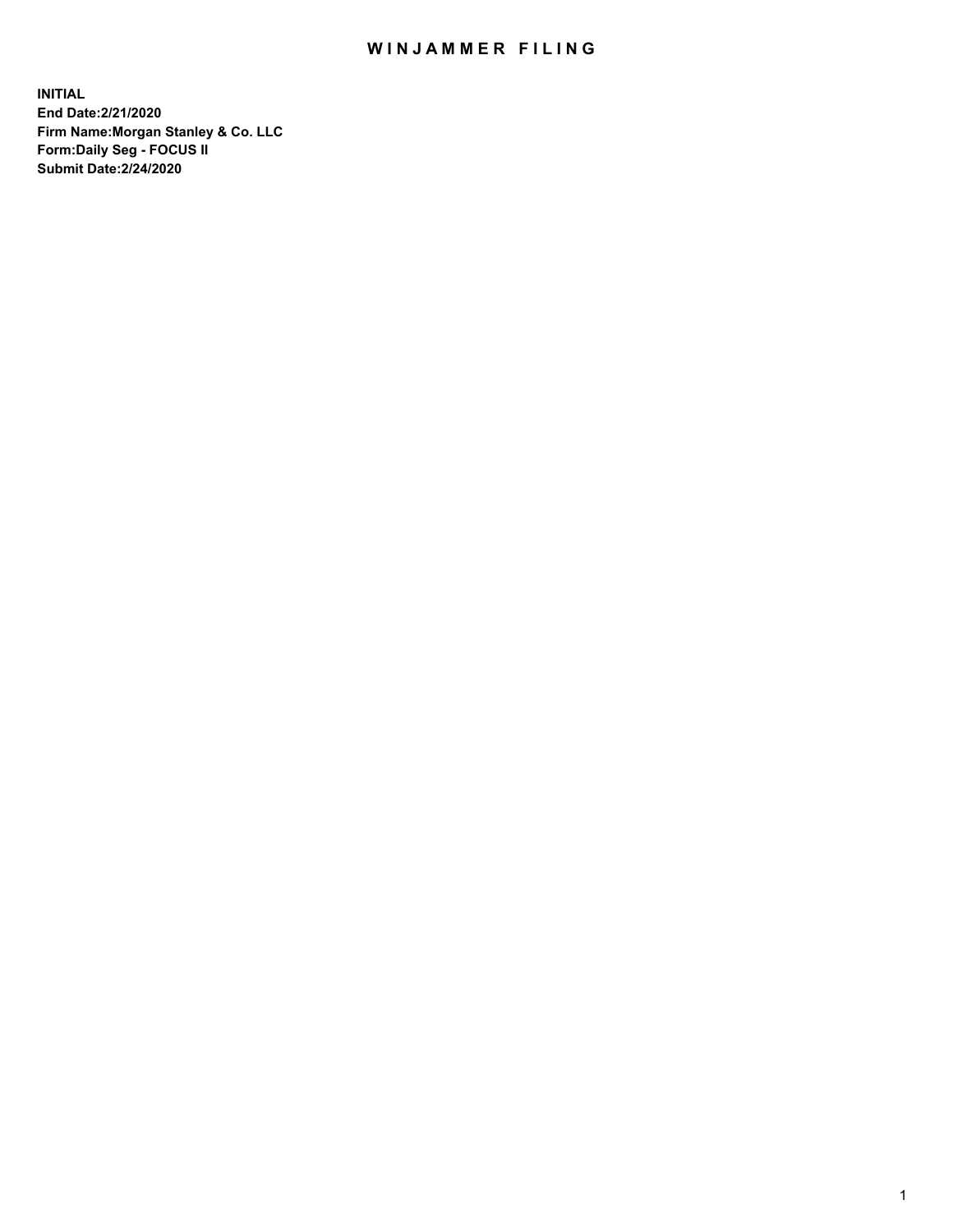**INITIAL End Date:2/21/2020 Firm Name:Morgan Stanley & Co. LLC Form:Daily Seg - FOCUS II Submit Date:2/24/2020 Daily Segregation - Cover Page**

| Name of Company                                                                                                                                                                                                                                                                                                                | Morgan Stanley & Co. LLC                                |
|--------------------------------------------------------------------------------------------------------------------------------------------------------------------------------------------------------------------------------------------------------------------------------------------------------------------------------|---------------------------------------------------------|
| <b>Contact Name</b>                                                                                                                                                                                                                                                                                                            | <b>Ikram Shah</b>                                       |
| <b>Contact Phone Number</b>                                                                                                                                                                                                                                                                                                    | 212-276-0963                                            |
| <b>Contact Email Address</b>                                                                                                                                                                                                                                                                                                   | Ikram.shah@morganstanley.com                            |
| FCM's Customer Segregated Funds Residual Interest Target (choose one):<br>a. Minimum dollar amount: ; or<br>b. Minimum percentage of customer segregated funds required:% ; or<br>c. Dollar amount range between: and; or<br>d. Percentage range of customer segregated funds required between:% and%.                         | 235,000,000<br><u>0</u><br><u>00</u><br><u>00</u>       |
| FCM's Customer Secured Amount Funds Residual Interest Target (choose one):<br>a. Minimum dollar amount: ; or<br>b. Minimum percentage of customer secured funds required:%; or<br>c. Dollar amount range between: and; or<br>d. Percentage range of customer secured funds required between:% and%.                            | 140,000,000<br><u>0</u><br><u>0 0</u><br>0 <sub>0</sub> |
| FCM's Cleared Swaps Customer Collateral Residual Interest Target (choose one):<br>a. Minimum dollar amount: ; or<br>b. Minimum percentage of cleared swaps customer collateral required:% ; or<br>c. Dollar amount range between: and; or<br>d. Percentage range of cleared swaps customer collateral required between:% and%. | 92,000,000<br><u>0</u><br><u>00</u><br>00               |

Attach supporting documents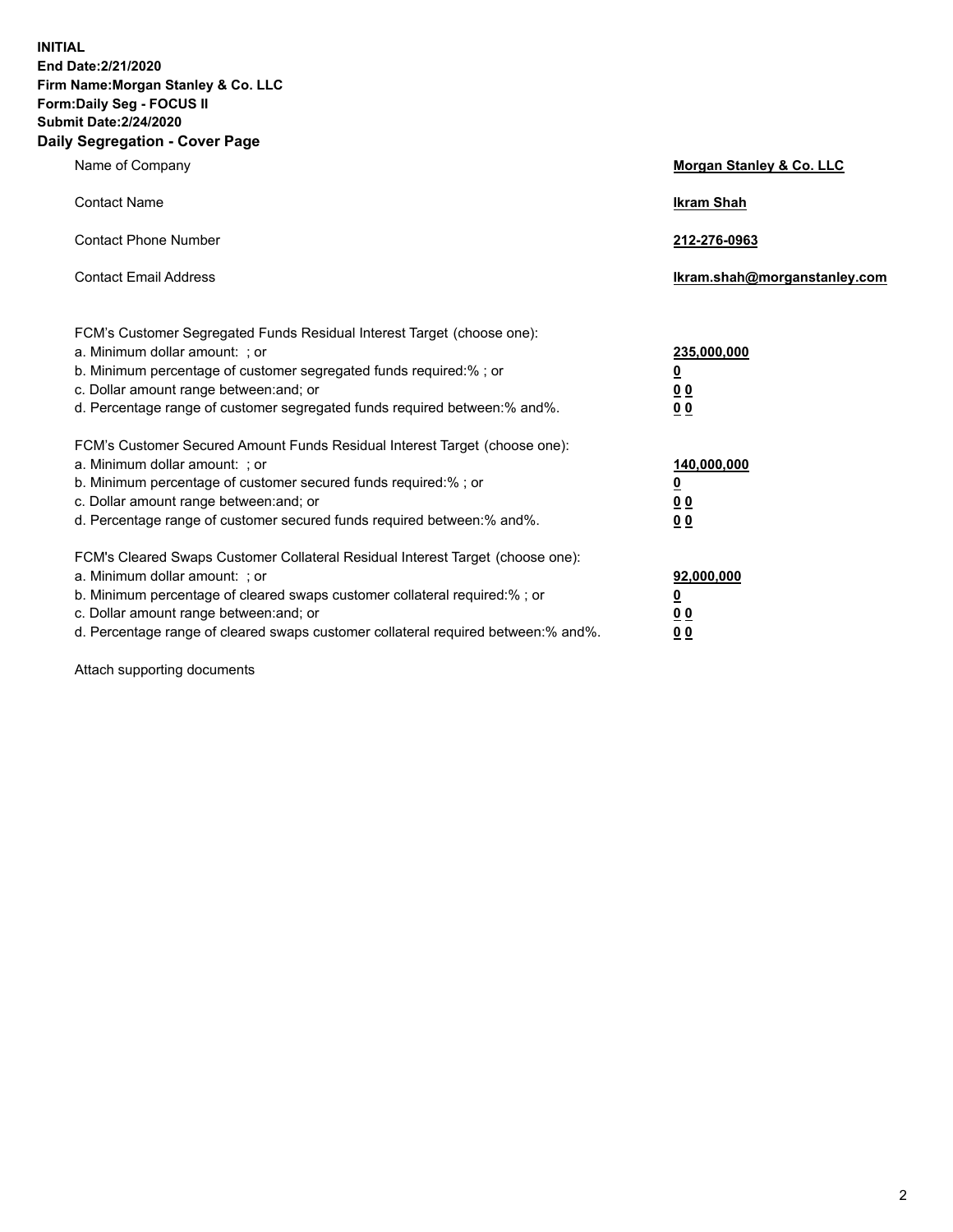## **INITIAL End Date:2/21/2020 Firm Name:Morgan Stanley & Co. LLC Form:Daily Seg - FOCUS II Submit Date:2/24/2020 Daily Segregation - Secured Amounts**

Foreign Futures and Foreign Options Secured Amounts Amount required to be set aside pursuant to law, rule or regulation of a foreign government or a rule of a self-regulatory organization authorized thereunder 1. Net ledger balance - Foreign Futures and Foreign Option Trading - All Customers A. Cash **3,201,554,436** [7315] B. Securities (at market) **2,222,091,192** [7317] 2. Net unrealized profit (loss) in open futures contracts traded on a foreign board of trade **-29,834,045** [7325] 3. Exchange traded options a. Market value of open option contracts purchased on a foreign board of trade **5,055,196** [7335] b. Market value of open contracts granted (sold) on a foreign board of trade **-8,755,274** [7337] 4. Net equity (deficit) (add lines 1. 2. and 3.) **5,390,111,505** [7345] 5. Account liquidating to a deficit and account with a debit balances - gross amount **193,535,301** [7351] Less: amount offset by customer owned securities **-192,478,244** [7352] **1,057,057** 6. Amount required to be set aside as the secured amount - Net Liquidating Equity Method (add lines 4 and 5) 7. Greater of amount required to be set aside pursuant to foreign jurisdiction (above) or line 6. FUNDS DEPOSITED IN SEPARATE REGULATION 30.7 ACCOUNTS 1. Cash in banks A. Banks located in the United States **356,063,879** [7500] B. Other banks qualified under Regulation 30.7 **536,282,710** [7520] **892,346,589** 2. Securities A. In safekeeping with banks located in the United States **424,409,637** [7540] B. In safekeeping with other banks qualified under Regulation 30.7 **0** [7560] **424,409,637** [7570] 3. Equities with registered futures commission merchants A. Cash **14,798,645** [7580] B. Securities **0** [7590] C. Unrealized gain (loss) on open futures contracts **6,941,888** [7600] D. Value of long option contracts **0** [7610] E. Value of short option contracts **0** [7615] **21,740,533** [7620] 4. Amounts held by clearing organizations of foreign boards of trade A. Cash **0** [7640] B. Securities **0** [7650] C. Amount due to (from) clearing organization - daily variation **0** [7660] D. Value of long option contracts **0** [7670] E. Value of short option contracts **0** [7675] **0** [7680]

- 5. Amounts held by members of foreign boards of trade
	-
	-
	- C. Unrealized gain (loss) on open futures contracts **-36,775,933** [7720]
	- D. Value of long option contracts **5,055,196** [7730]
	- E. Value of short option contracts **-8,755,274** [7735] **4,244,310,828**
- 6. Amounts with other depositories designated by a foreign board of trade **0** [7760]
- 7. Segregated funds on hand **0** [7765]
- 8. Total funds in separate section 30.7 accounts **5,582,807,587** [7770]
- 9. Excess (deficiency) Set Aside for Secured Amount (subtract line 7 Secured Statement Page 1 from Line 8)
- 10. Management Target Amount for Excess funds in separate section 30.7 accounts **140,000,000** [7780]
- 11. Excess (deficiency) funds in separate 30.7 accounts over (under) Management Target **51,639,025** [7785]

**0** [7305]

[7354] **5,391,168,562** [7355]

**5,391,168,562** [7360]

[7530]

 A. Cash **2,487,105,284** [7700] B. Securities **1,797,681,555** [7710] [7740] **191,639,025** [7380]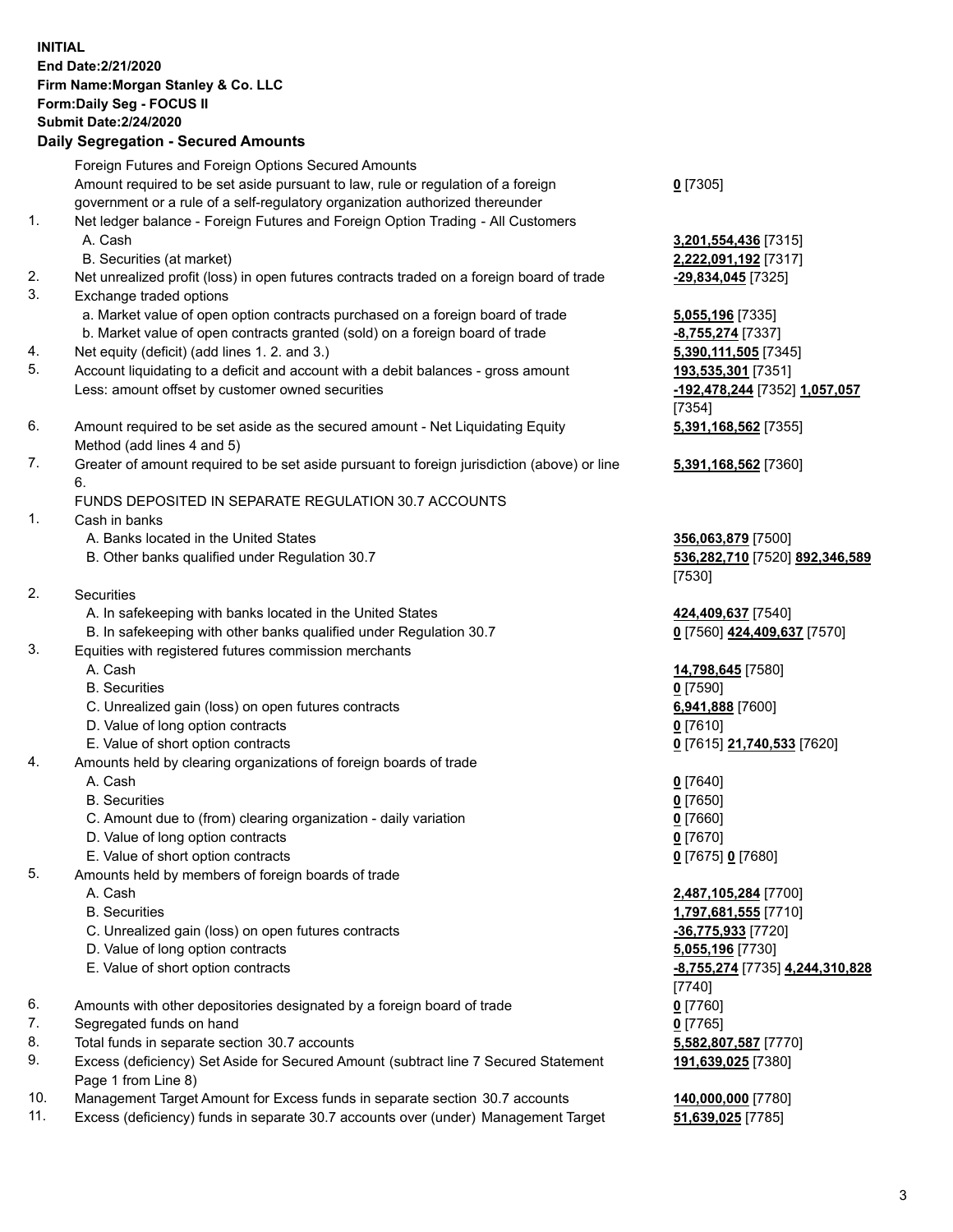**INITIAL End Date:2/21/2020 Firm Name:Morgan Stanley & Co. LLC Form:Daily Seg - FOCUS II Submit Date:2/24/2020 Daily Segregation - Segregation Statement** SEGREGATION REQUIREMENTS(Section 4d(2) of the CEAct) 1. Net ledger balance A. Cash **8,706,686,009** [7010] B. Securities (at market) **5,838,100,186** [7020] 2. Net unrealized profit (loss) in open futures contracts traded on a contract market **2,569,182,681** [7030] 3. Exchange traded options A. Add market value of open option contracts purchased on a contract market **601,795,349** [7032] B. Deduct market value of open option contracts granted (sold) on a contract market **-434,572,270** [7033] 4. Net equity (deficit) (add lines 1, 2 and 3) **17,281,191,955** [7040] 5. Accounts liquidating to a deficit and accounts with debit balances - gross amount **310,303,051** [7045] Less: amount offset by customer securities **-305,309,551** [7047] **4,993,500** [7050] 6. Amount required to be segregated (add lines 4 and 5) **17,286,185,455** [7060] FUNDS IN SEGREGATED ACCOUNTS 7. Deposited in segregated funds bank accounts A. Cash **3,887,336,358** [7070] B. Securities representing investments of customers' funds (at market) **0** [7080] C. Securities held for particular customers or option customers in lieu of cash (at market) **904,495,446** [7090] 8. Margins on deposit with derivatives clearing organizations of contract markets A. Cash **7,774,755,329** [7100] B. Securities representing investments of customers' funds (at market) **0** [7110] C. Securities held for particular customers or option customers in lieu of cash (at market) **4,933,604,740** [7120] 9. Net settlement from (to) derivatives clearing organizations of contract markets **-106,644,456** [7130] 10. Exchange traded options A. Value of open long option contracts **601,795,349** [7132] B. Value of open short option contracts **-434,572,270** [7133] 11. Net equities with other FCMs A. Net liquidating equity **9,564,461** [7140] B. Securities representing investments of customers' funds (at market) **0** [7160] C. Securities held for particular customers or option customers in lieu of cash (at market) **0** [7170] 12. Segregated funds on hand **0** [7150] 13. Total amount in segregation (add lines 7 through 12) **17,570,334,957** [7180] 14. Excess (deficiency) funds in segregation (subtract line 6 from line 13) **284,149,502** [7190] 15. Management Target Amount for Excess funds in segregation **235,000,000** [7194]

16. Excess (deficiency) funds in segregation over (under) Management Target Amount Excess

**49,149,502** [7198]